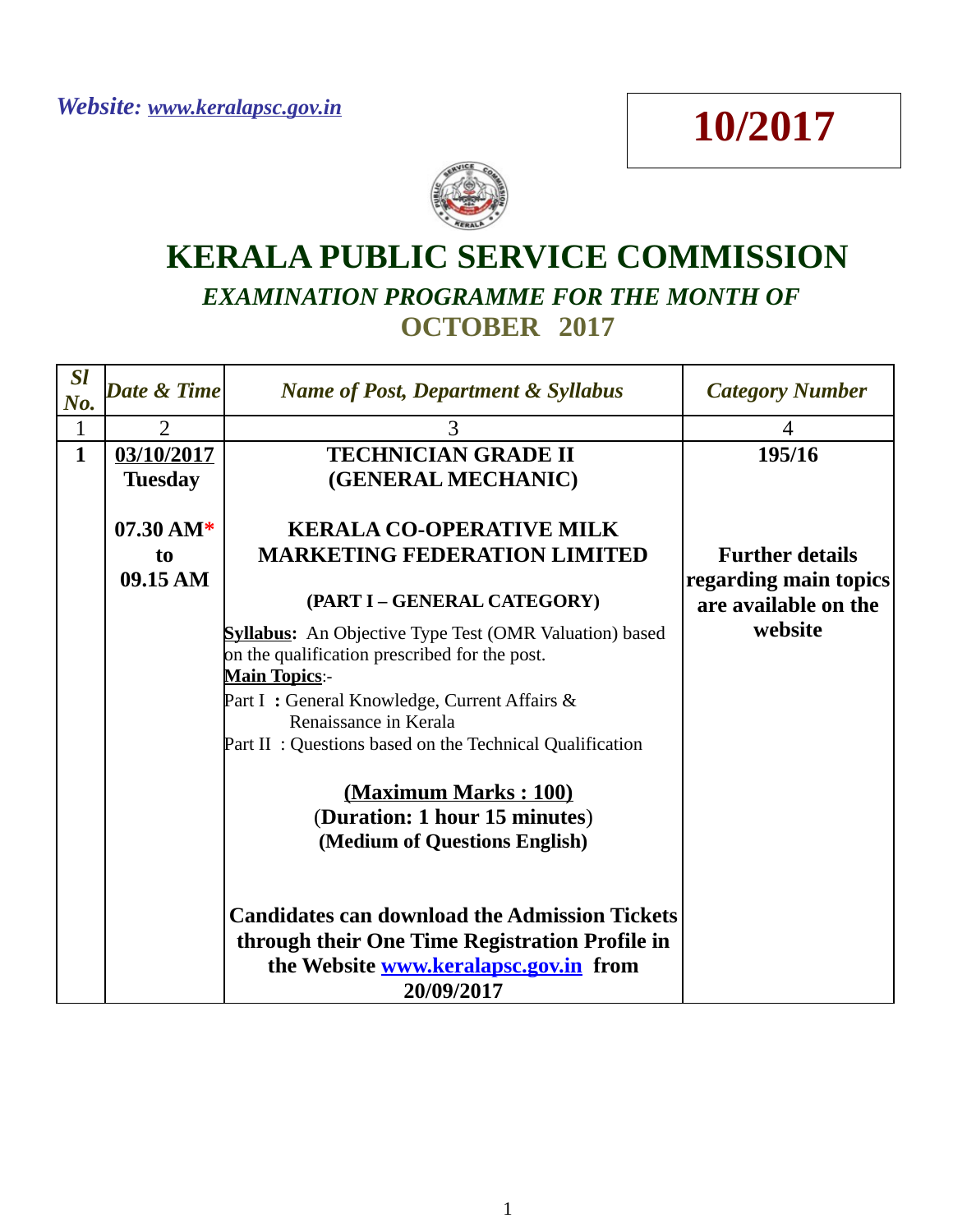| $\overline{2}$          | 03/10/2017          | <b>TECHNICIAN GRADE II</b>                                                                         | 196/16 |
|-------------------------|---------------------|----------------------------------------------------------------------------------------------------|--------|
|                         | <b>Tuesday</b>      | (GENERAL MECHANIC)                                                                                 |        |
|                         | $07.30 \text{ AM*}$ |                                                                                                    |        |
|                         | t <sub>0</sub>      | <b>KERALA CO-OPERATIVE MILK MARKETING</b><br><b>FEDERATION LIMITED</b>                             |        |
|                         | 09.15 AM            |                                                                                                    |        |
|                         |                     | (PART II - SOCIETY CATEGORY)                                                                       |        |
|                         |                     |                                                                                                    |        |
|                         |                     | <b>FROM ELIGIBLE EMPLOYEES OF THE</b><br><b>MEMBER SOCIETIES AFFILIATED TO THE</b>                 |        |
|                         |                     | <b>KCMMF LIMITED</b>                                                                               |        |
|                         |                     |                                                                                                    |        |
|                         |                     |                                                                                                    |        |
|                         |                     | <b>Candidates can download the Admission Tickets</b>                                               |        |
|                         |                     | through their One Time Registration Profile in the                                                 |        |
|                         |                     | Website www.keralapsc.gov.in from 20/09/2017                                                       |        |
|                         |                     | <b>COMMON TEST FOR SI.No.1&amp;2 ABOVE</b>                                                         |        |
| $\overline{\mathbf{3}}$ | 05/10/2017          | <b>LAB ASSISTANT (DIALYSIS)</b>                                                                    | 368/15 |
|                         | <b>Thursday</b>     |                                                                                                    |        |
|                         |                     | <b>MEDICAL EDUCATION</b>                                                                           |        |
|                         | $07.30 \text{ AM*}$ | <b>Syllabus:</b> An Objective Type Test (OMR Valuation) based on                                   |        |
|                         | t <sub>0</sub>      | the qualification prescribed for the post.                                                         |        |
|                         | 09.15 AM            | <b>Main Topics:-</b>                                                                               |        |
|                         |                     | : General Knowledge, Current Affairs &<br>Part I<br>Renaissance in Kerala                          |        |
|                         |                     | PartII (a) : Physics                                                                               |        |
|                         |                     | Part II (b) : Zoology                                                                              |        |
|                         |                     | Part II $(c)$ : Chemistry                                                                          |        |
|                         |                     | : Questions based on Dialysis<br>Part III                                                          |        |
|                         |                     | (Maximum Marks: 100)<br>(Duration: 1 hour 15 minutes)                                              |        |
|                         |                     | (Medium of Questions - English)                                                                    |        |
|                         |                     |                                                                                                    |        |
|                         |                     |                                                                                                    |        |
|                         |                     |                                                                                                    |        |
|                         |                     | <b>Candidates can download the Admission Tickets</b>                                               |        |
|                         |                     | through their One Time Registration Profile in the<br>Website www.keralapsc.gov.in from 22/09/2017 |        |
|                         |                     |                                                                                                    |        |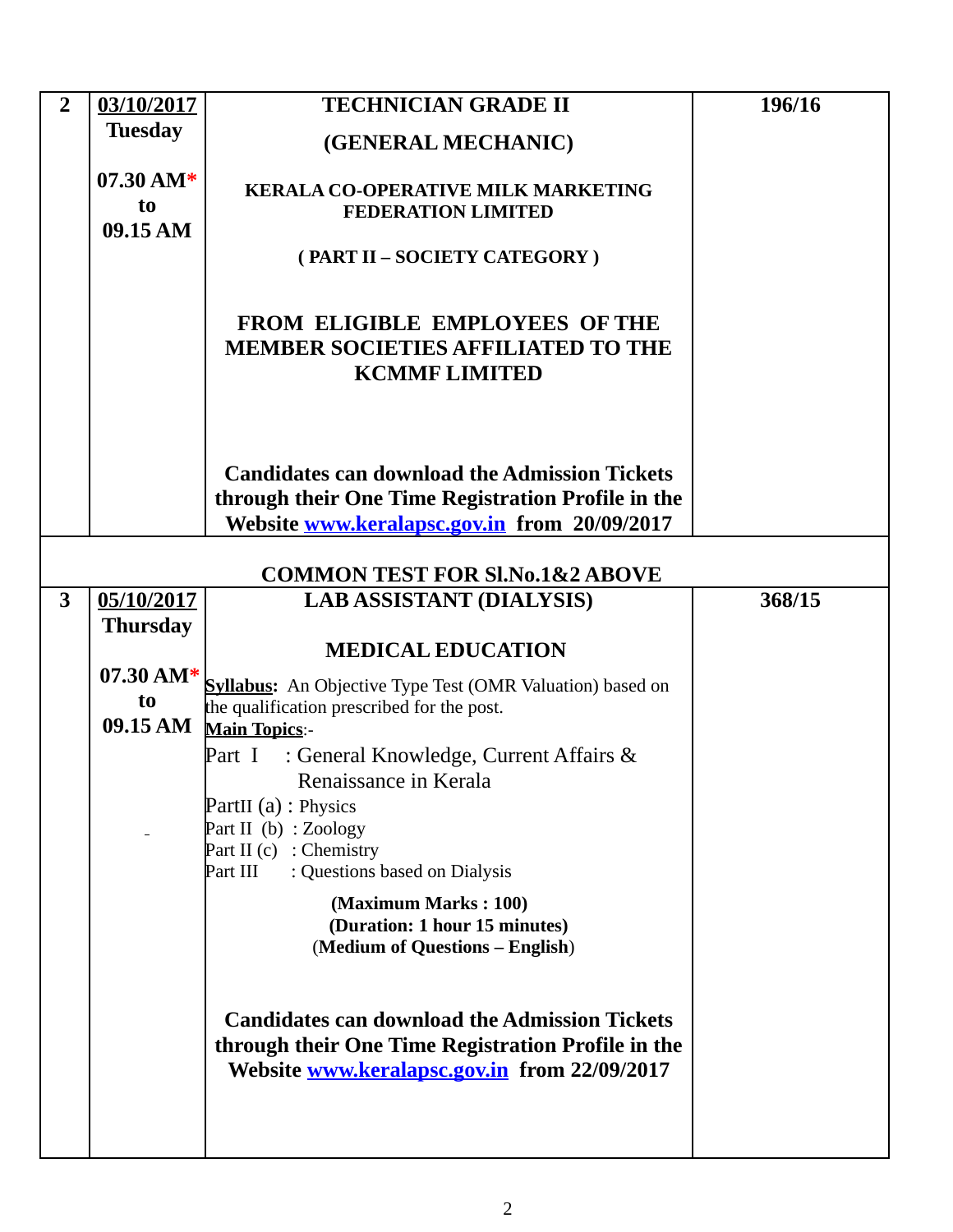| $\overline{\mathbf{4}}$ | 07/10/2017          | <b>LAST GRADE SERVANTS</b>                                                                                                                                                           | 113/17 |
|-------------------------|---------------------|--------------------------------------------------------------------------------------------------------------------------------------------------------------------------------------|--------|
|                         | <b>Saturday</b>     |                                                                                                                                                                                      |        |
|                         |                     | <b>VARIOUS GOVERNMENT OWNED</b>                                                                                                                                                      |        |
|                         | 01.30 PM $*$        | <b>COMPANIES/ CORPORATIONS/BOARDS</b>                                                                                                                                                |        |
|                         | to                  |                                                                                                                                                                                      |        |
|                         | 03.15 PM            | <b>Syllabus:</b> An Objective Type Test (OMR Valuation) based on<br>the qualification prescribed for the post.                                                                       |        |
|                         |                     | <b>OMR EXAMINATION FOR THOSE CANDIDATES WHO</b><br>HAVE OPTED THIRUVANANTHAPURAM,<br>PATHANAMTHITTA, KOTTAYAM, ERNAKULAM,<br>PALAKKAD, KOZHIKODE DISTRICTS AS EXAM<br><b>CENTRES</b> |        |
|                         |                     | <b>Main Topics:-</b>                                                                                                                                                                 |        |
|                         |                     | Part I: General Knowledge, Current Affairs &<br>Renaissance in Kerala<br>Part II : General Science                                                                                   |        |
|                         |                     | Part III : Mental Ability & Simple Arithmetic<br>(Maximum Marks: 100)                                                                                                                |        |
|                         |                     | (Duration: 1 hour 15 minutes)                                                                                                                                                        |        |
|                         |                     | (Medium of Questions - Malayalam/Tamil/Kannada)                                                                                                                                      |        |
|                         |                     | <b>Candidates can download the Admission Tickets</b><br>through their One Time Registration Profile in the                                                                           |        |
|                         |                     | Website www.keralapsc.gov.in from 23/09/2017                                                                                                                                         |        |
| 5                       | 10/10/2017          | <b>JUNIOR INSTRUCTOR</b>                                                                                                                                                             | 464/16 |
|                         | <b>Tuesday</b>      | (ARITHMETIC -CUM- DRAWING)                                                                                                                                                           |        |
|                         | $07.30 \text{ AM*}$ | <b>(SR FROM ST ONLY)</b>                                                                                                                                                             |        |
|                         | to<br>09.15 AM      | <b>INDUSTRIAL TRAINING DEPARTMENT</b><br><b>Syllabus:</b> An Objective Type Test (OMR Valuation) based on<br>the qualification prescribed for the post.<br><b>Main Topics:-</b>      |        |
|                         |                     | Part I: General Knowledge, Current Affairs &                                                                                                                                         |        |
|                         |                     | Renaissance in Kerala                                                                                                                                                                |        |
|                         |                     | Part II: Questions based on Technical Qualification                                                                                                                                  |        |
|                         |                     | (Maximum Marks: 100)<br>(Duration: 1 hour 15 minutes)                                                                                                                                |        |
|                         |                     | (Medium of Questions - English)                                                                                                                                                      |        |
|                         |                     |                                                                                                                                                                                      |        |
|                         |                     | <b>Candidates can download the Admission Tickets through</b>                                                                                                                         |        |
|                         |                     | their One Time Registration Profile in the Website                                                                                                                                   |        |
|                         |                     | www.keralapsc.gov.in from 27/09/2017                                                                                                                                                 |        |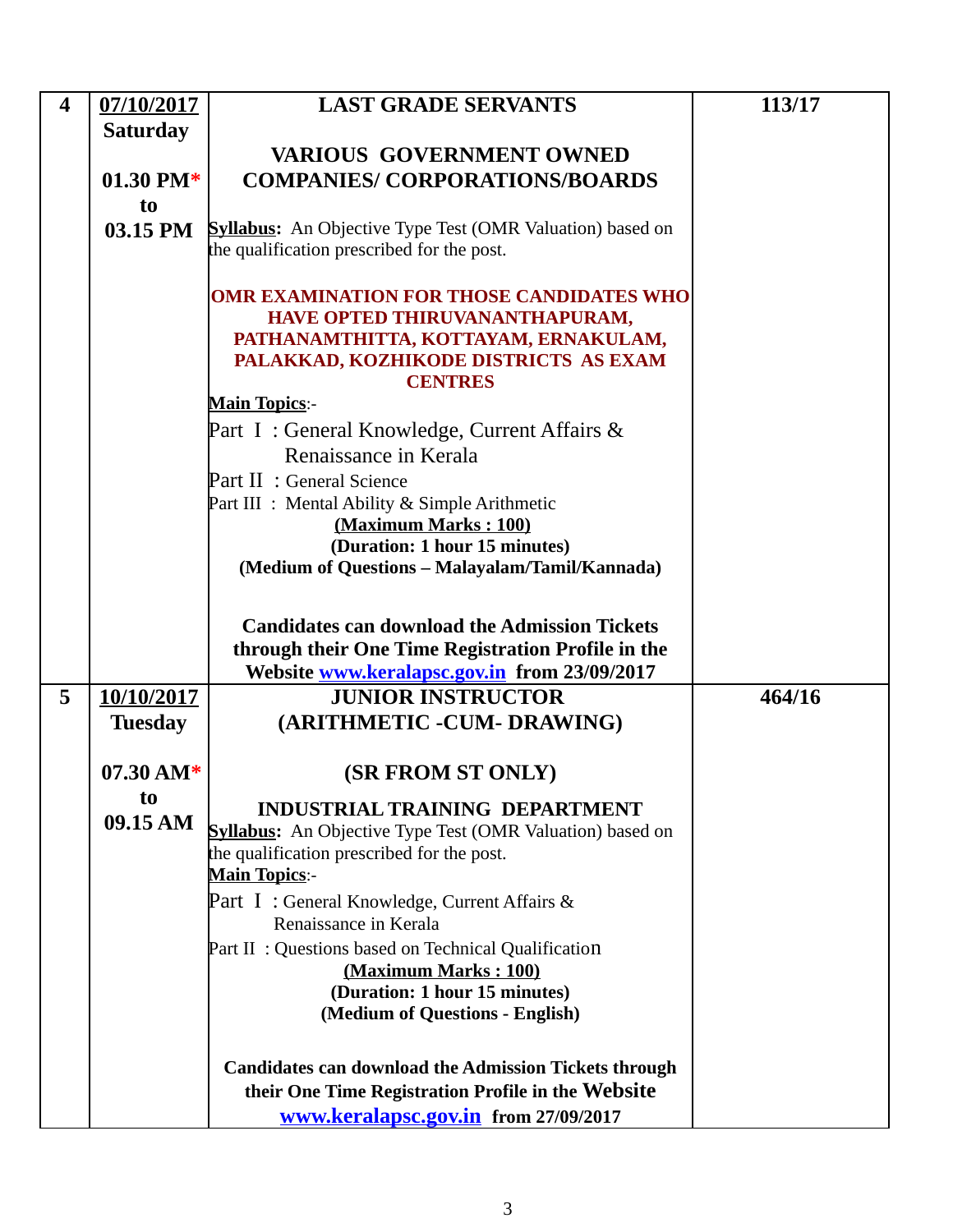| 6              | 10/10/2017          | <b>JUNIOR INSTRUCTOR</b>                                                 | 465/16 |
|----------------|---------------------|--------------------------------------------------------------------------|--------|
|                | <b>Tuesday</b>      | (ARITHMETIC -CUM- DRAWING)                                               |        |
|                |                     |                                                                          |        |
|                | $07.30 \text{ AM*}$ | (SR FROM AMONG SC/ST)                                                    |        |
|                | t <sub>o</sub>      | <b>INDUSTRIAL TRAINING DEPARTMENT</b>                                    |        |
|                | 09.15 AM            |                                                                          |        |
|                |                     | <b>Candidates can download the Admission Tickets</b>                     |        |
|                |                     | through their One Time Registration Profile in the                       |        |
|                |                     | Website www.keralapsc.gov.in from 27/09/2017                             |        |
|                |                     | <b>COMMON TEST FOR SI.No.5&amp;6 ABOVE</b>                               |        |
|                |                     |                                                                          |        |
| $\overline{7}$ | 12/10/2017          | <b>ASSISTANT DENTAL SURGEON</b>                                          | 430/16 |
|                | <b>Thursday</b>     |                                                                          |        |
|                |                     | <b>INSURANCE MEDICAL SERVICES</b>                                        |        |
|                | $07.30 \text{ AM*}$ | <b>Syllabus:</b> An Objective Type Test (OMR Valuation) based on the     |        |
|                | to<br>09.15 AM      | qualification prescribed for the post.                                   |        |
|                |                     | <b>Main Topics:-</b>                                                     |        |
|                |                     | Part I<br>: General Knowledge, Current Affairs &                         |        |
|                |                     | Renaissance in Kerala                                                    |        |
|                |                     | Part II (a) : General Human Anatomy                                      |        |
|                |                     | Part II (b) : General Human Physiology                                   |        |
|                |                     | Part II (c) : General pathology                                          |        |
|                |                     | Part II (d) : General Pharmacology<br>Part II (e) : Biochemistry         |        |
|                |                     | Part II (f) : Microbiology                                               |        |
|                |                     | Part III (a)&(b): Oral Anatomy and Histology, Conservative               |        |
|                |                     | Dentistry                                                                |        |
|                |                     | Part III (c) : Oral Pathology and Microbiology                           |        |
|                |                     | Part III (d) : Orthodontics                                              |        |
|                |                     | Part III (e) : Pedodontics<br>Part III $(f)$ : Oral Medicine & Radiology |        |
|                |                     | Part III $(g)$ : Community Dentistry                                     |        |
|                |                     | Part III (h) : Periodontics                                              |        |
|                |                     | Part III (i) : Oral Surgery and Anaesthesia                              |        |
|                |                     | Part III $(i)$ : Prosthodontics                                          |        |
|                |                     | (Maximum Marks: 100)                                                     |        |
|                |                     | (Duration: 1 hour 15 minutes)<br>(Medium of Questions - English)         |        |
|                |                     |                                                                          |        |
|                |                     | <b>Candidates can download the Admission Tickets</b>                     |        |
|                |                     | through their One Time Registration Profile in the                       |        |
|                |                     | Website www.keralapsc.gov.in from 28/09/2017                             |        |
|                |                     |                                                                          |        |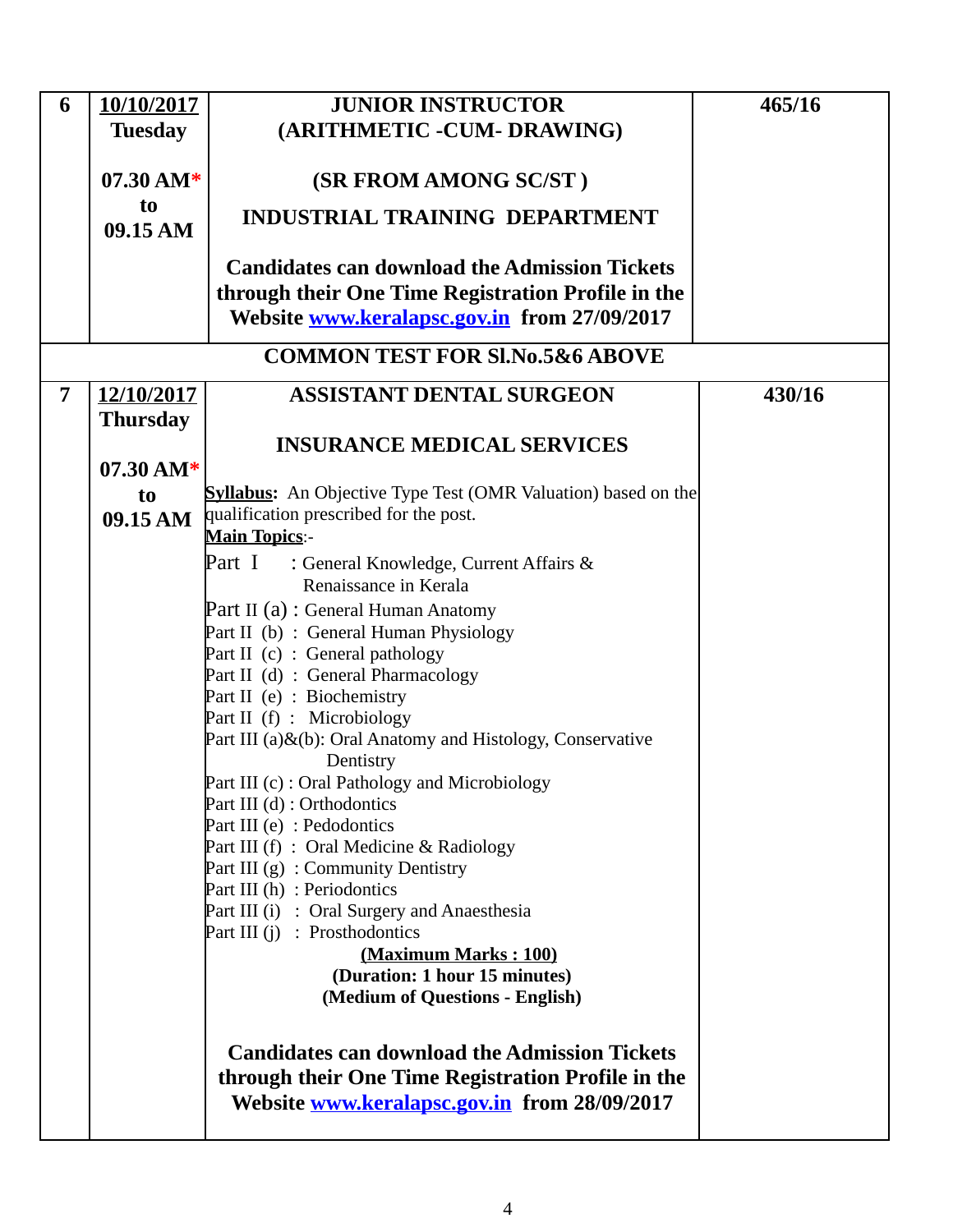| 8  | 12/10/2017                            | <b>ASSISTANT DENTAL SURGEON</b>                                                                    | 490/16        |
|----|---------------------------------------|----------------------------------------------------------------------------------------------------|---------------|
|    | <b>Thursday</b>                       |                                                                                                    |               |
|    | $07.30 \text{ AM*}$                   | (NCA NOTIFICATION)                                                                                 | $\mathbf{OX}$ |
|    | to                                    | <b>HEALTH SERVICES</b>                                                                             |               |
|    | 09.15 AM                              |                                                                                                    |               |
|    |                                       |                                                                                                    |               |
|    |                                       | <b>Candidates can download the Admission Tickets</b>                                               |               |
|    |                                       | through their One Time Registration Profile in the<br>Website www.keralapsc.gov.in from 28/09/2017 |               |
|    |                                       | <b>COMMON TEST FOR SI.No.7&amp;8 ABOVE</b>                                                         |               |
| 9  |                                       | <b>INSTRUCTOR IN PHYSICAL EDUCATION</b>                                                            | 439/16        |
|    | 16/10/2017<br><b>Monday</b>           | (PHYSICAL INSTRUCTOR)                                                                              |               |
|    |                                       |                                                                                                    |               |
|    | $07.30 \text{ AM*}$                   | <b>TECHNICAL EDUCATION</b>                                                                         |               |
|    | to<br>09.15 AM                        | (GOVERNMENT POLYTECHNICS)<br><b>Syllabus:</b> An Objective Type Test (OMR Valuation) based on the  |               |
|    |                                       | qualification prescribed for the post.                                                             |               |
|    |                                       | <b>Main Topics:-</b>                                                                               |               |
|    |                                       | Part I: General Knowledge, Current Affairs &<br>Renaissance in Kerala                              |               |
|    |                                       | Part II: Question based on Educational Qualification                                               |               |
|    |                                       |                                                                                                    |               |
|    |                                       | (Maximum Marks: 100)<br>(Duration: 1 hour 15 minutes)                                              |               |
|    |                                       | (Medium of Questions - English)                                                                    |               |
|    |                                       |                                                                                                    |               |
|    |                                       | <b>Candidates can download the Admission Tickets</b>                                               |               |
|    |                                       | through their One Time Registration Profile in the<br>Website www.keralapsc.gov.in from 03/10/2017 |               |
| 10 | 16/10/2017                            | <b>VOCATIONAL INSTRUCTOR IN PHYSICAL</b>                                                           | 92/17         |
|    | <b>Monday</b>                         | <b>EDUCATION</b>                                                                                   |               |
|    |                                       |                                                                                                    |               |
|    | $07.30 \text{ AM*}$<br>t <sub>0</sub> | <b>VOCATIONAL HIGHER SECONDARY</b><br><b>EDUCATION</b>                                             |               |
|    | 09.15 AM                              |                                                                                                    |               |
|    |                                       | <b>Candidates can download the Admission Tickets</b>                                               |               |
|    |                                       | through their One Time Registration Profile in the                                                 |               |
|    |                                       | Website www.keralapsc.gov.in from 03/10/2017                                                       |               |
|    |                                       | <b>COMMON TERST FOR SI.No.9&amp;10 ABOVE</b>                                                       |               |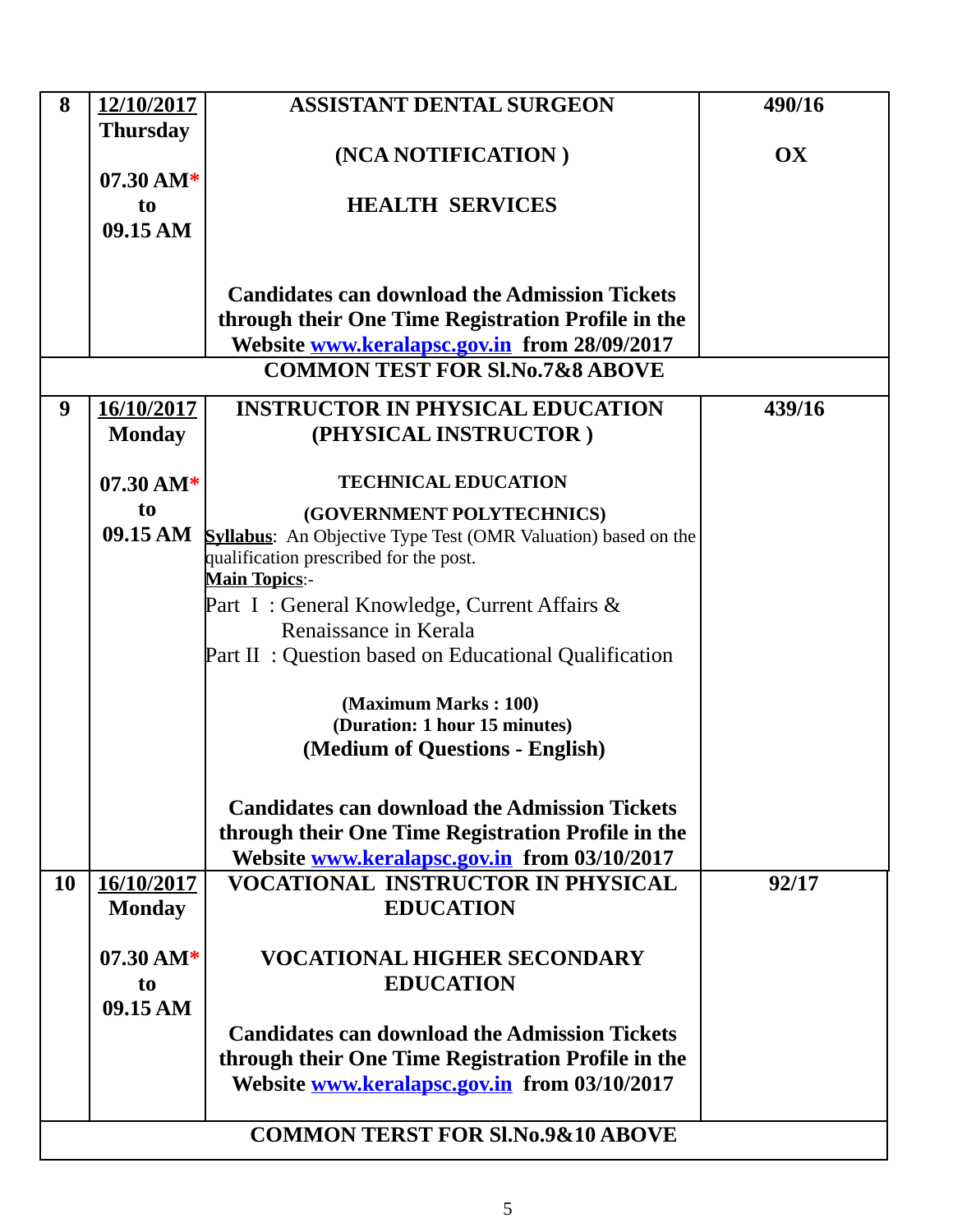| 11 | 20/10/2017                            | <b>PRE-PRIMARY TEACHER</b>                                                                                                                                                                                                                                                                                                                                                                                                                                                                                                                                                                                                                                                                                                             | 458/16                                                                             |
|----|---------------------------------------|----------------------------------------------------------------------------------------------------------------------------------------------------------------------------------------------------------------------------------------------------------------------------------------------------------------------------------------------------------------------------------------------------------------------------------------------------------------------------------------------------------------------------------------------------------------------------------------------------------------------------------------------------------------------------------------------------------------------------------------|------------------------------------------------------------------------------------|
|    | <b>Friday</b>                         | (PRE-PRIMARY SCHOOL)                                                                                                                                                                                                                                                                                                                                                                                                                                                                                                                                                                                                                                                                                                                   | <b>KNR</b>                                                                         |
|    | $07.30 \text{ AM*}$<br>t <sub>o</sub> | <b>EDUCATION DEPARTMENT</b>                                                                                                                                                                                                                                                                                                                                                                                                                                                                                                                                                                                                                                                                                                            |                                                                                    |
|    | 09.15 AM                              | Syllabus: An Objective Type Test (OMR Valuation) based on the<br>qualification prescribed for the post.<br><b>Main Topics:-</b><br>Part I : ആദ്യകാല ശിശുവിദ്യാഭ്യാസം<br>Part II : മഹാന്മാരായ വിദ്യാഭ്യാസ ചിന്തകരുടെ<br>സംഭാവനകൾ<br>Part III : ശിശുവിദ്യാഭ്യാസ ഏജൻസികളും ധർമ്മങ്ങളും <br>Part IV : ശിശുവികസനവും  വളർച്ചയും<br>$\mathop{\rm Part}\nolimits {\rm V}\,$ : പഠനം<br>Part VI : പോഷണവും  പോഷകാഹാരവും<br>Part VII : രോഗപ്രതിരോധ  പ്രക്രിയ<br>Part VIII: ശിശുവിദ്യാഭ്യാസ സ്ഥാപനങ്ങളുടെ<br>സംഘാടനം<br>Part IX : മൂല്യനിർണയം<br>${\tt Part~X:~}$ സ്കൂളും സമൂഹവും<br>(Maximum Marks: 100)<br>(Duration: 1 hour 15 minutes)<br>(Medium of Questions Malayalam/Tamil/Kannada)<br><b>Candidates can download the Admission Tickets</b> | <b>Further details</b><br>regarding main<br>topics are available<br>on the website |
|    |                                       | through their One Time Registration Profile in the<br>Website www.keralapsc.gov.in from 07/10/2017                                                                                                                                                                                                                                                                                                                                                                                                                                                                                                                                                                                                                                     |                                                                                    |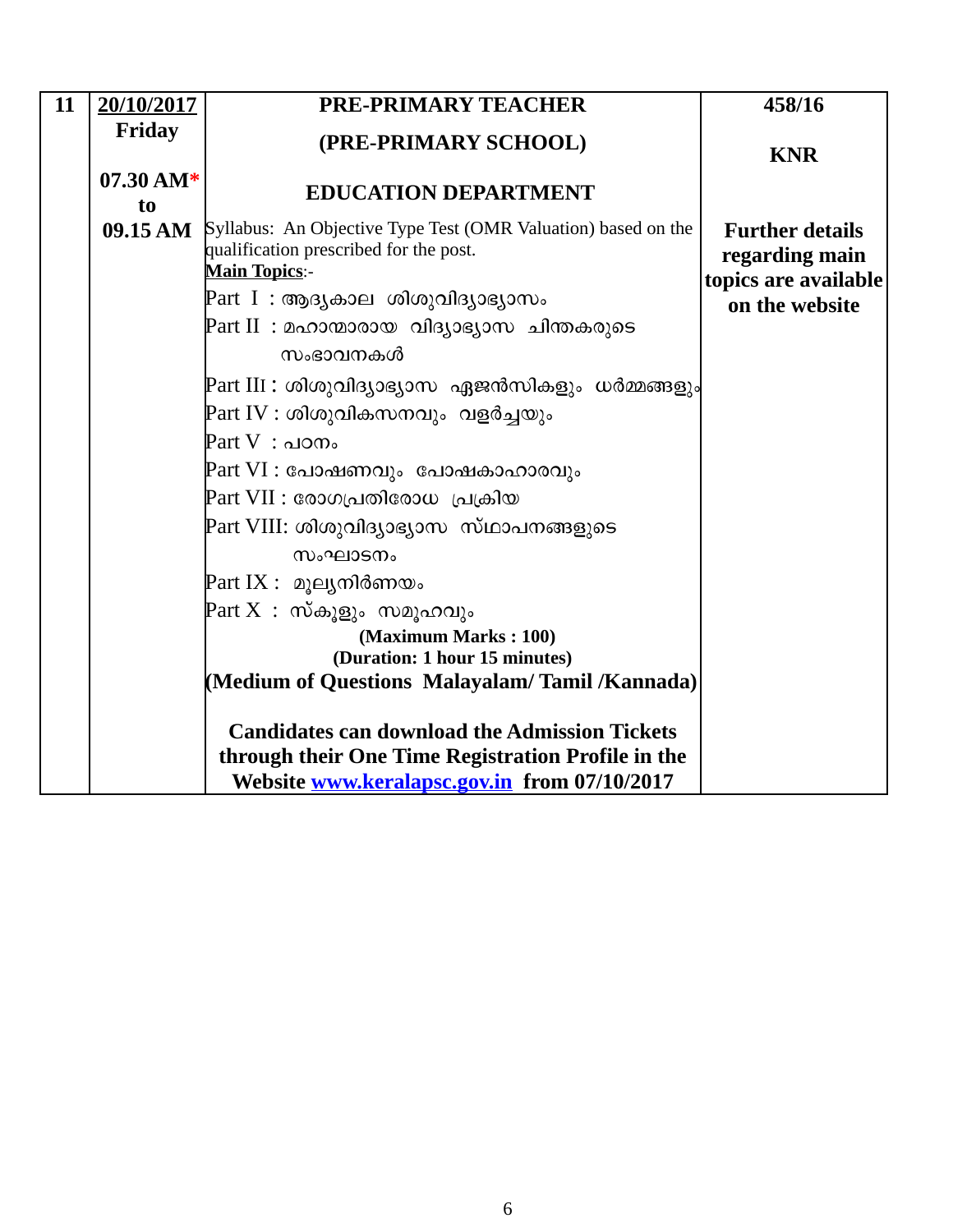| <b>12</b> | 21/10/2017                  | <b>FOREMAN</b>                                                                                                                                             | 437/16 |
|-----------|-----------------------------|------------------------------------------------------------------------------------------------------------------------------------------------------------|--------|
|           | <b>Saturday</b>             |                                                                                                                                                            |        |
|           |                             | <b>STATE WATER TRANSPORT</b>                                                                                                                               |        |
|           | $07.30 \text{ AM*}$<br>to   | <b>Syllabus:-</b> An Objective Type Test (OMR Valuation)                                                                                                   |        |
|           | 09.15 AM                    | based on the qualification prescribed for the post.                                                                                                        |        |
|           |                             | <b>Main Topics:-</b><br>Part I: General Knowledge, Current Affairs &                                                                                       |        |
|           |                             | Renaissance in Kerala                                                                                                                                      |        |
|           |                             | Part II: Mechanical Engineering (Diploma Level)                                                                                                            |        |
|           |                             | Part III : Automobile Engineering (Diploma Level)                                                                                                          |        |
|           |                             | (Maximum Marks: 100)<br>(Duration: 1 hour 15 minutes)                                                                                                      |        |
|           |                             | (Medium of Questions English)                                                                                                                              |        |
|           |                             |                                                                                                                                                            |        |
|           |                             | <b>Candidates can download the Admission Tickets</b><br>through their One Time Registration Profile in the<br>Website www.keralapsc.gov.in from 07/10/2017 |        |
|           |                             |                                                                                                                                                            |        |
| 13        | 23/10/2017<br><b>Monday</b> | <b>CSR TECHNICIAN GRADE II</b>                                                                                                                             | 285/16 |
|           |                             | <b>MEDICAL EDUCATION SERVICE</b>                                                                                                                           |        |
|           | $07.30 \text{ AM*}$         |                                                                                                                                                            |        |
|           | t <sub>0</sub>              | <b>Syllabus:</b> - An Objective Type Test (OMR Valuation) based on<br>the qualification prescribed for the post.                                           |        |
|           | 09.15AM                     | <b>Main Topics:-</b>                                                                                                                                       |        |
|           |                             | <b>Part I</b> : General Knowledge, Current Affairs &                                                                                                       |        |
|           |                             | Renaissance in Kerala<br>: Questions based on Technical Qualification<br>Part II                                                                           |        |
|           |                             |                                                                                                                                                            |        |
|           |                             | (Maximum Marks: 100)<br>(Duration: 1 hour 15 minutes)<br>(Medium of Questions English)                                                                     |        |
|           |                             | <b>Candidates can download the Admission Tickets</b><br>through their One Time Registration Profile in the<br>Website www.keralapsc.gov.in from 10/10/2017 |        |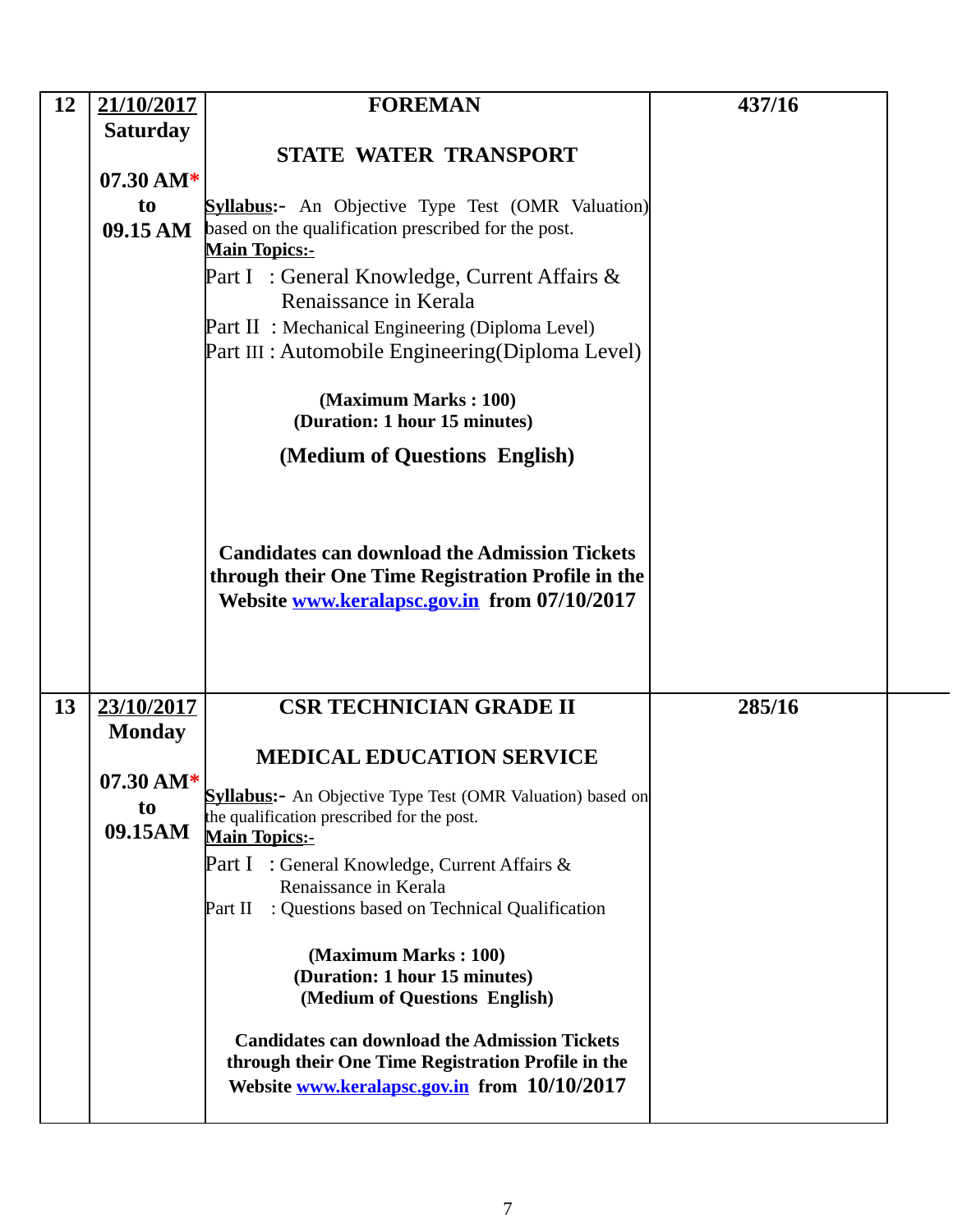| 14 | 25/10/2017     | <b>DRAFTSMAN GRADE II</b>                                                 | 443/16                           |
|----|----------------|---------------------------------------------------------------------------|----------------------------------|
|    | Wednesday      |                                                                           |                                  |
|    |                | <b>GROUND WATER DEPARTMENT</b>                                            |                                  |
|    |                | 07.30 AM* Syllabus: - An Objective Type Test (OMR Valuation) based on     |                                  |
|    | t <sub>0</sub> | the qualification prescribed for the post.                                |                                  |
|    | 09.15 AM       | <b>Main Topics:-</b>                                                      | <b>Further details regarding</b> |
|    |                | Part I<br>: General Knowledge, Current Affairs &<br>Renaissance in Kerala | main topics are available        |
|    |                | Part II(a) : Questions based on Draftsman Civil                           | on the website                   |
|    |                | Part II(b) : Questions based on Draftsman Mechanic                        |                                  |
|    |                | (Maximum Marks: 100)                                                      |                                  |
|    |                | (Duration: 1 hour 15 minutes)                                             |                                  |
|    |                | (Medium of Questions English)                                             |                                  |
|    |                | <b>Candidates can download the Admission</b>                              |                                  |
|    |                | <b>Tickets through their One Time Registration</b>                        |                                  |
|    |                | Profile in the Website www.keralapsc.gov.in                               |                                  |
|    |                | from 12/10/2017                                                           |                                  |
| 15 | 25/10/2017     | <b>TRACER</b>                                                             | 450/16                           |
|    | Wednesday      |                                                                           |                                  |
|    |                | <b>GROUND WATER DEPARTMENT</b>                                            | <b>Further details regarding</b> |
|    | 07.30 AM*      |                                                                           | main topics are available        |
|    | t <sub>0</sub> | <b>Candidates can download the Admission</b>                              | on the website                   |
|    | 09.15 AM       | <b>Tickets through their One Time Registration</b>                        |                                  |
|    |                | Profile in the Website www.keralapsc.gov.in                               |                                  |
|    |                | from 12/10/2017                                                           |                                  |
|    |                | <b>COMMON TEST FOR SI.No.14&amp;15 ABOVE</b>                              |                                  |

| 16 |                 | 26/10/2017 LECTURER IN COMPUTER APPLICATION                           | 427/16 |
|----|-----------------|-----------------------------------------------------------------------|--------|
|    | <b>Thursday</b> |                                                                       |        |
|    |                 | <b>COLLEGIATE EDUCATION</b>                                           |        |
|    |                 | 07.30 AM* Syllabus: - An Objective Type Test (OMR Valuation) based on |        |
|    | t <sub>0</sub>  | the qualification prescribed for the post.                            |        |
|    | 09.15 AM        | <b>Main Topics:-</b>                                                  |        |
|    |                 | Part I<br>: General Knowledge, Current Affairs &                      |        |
|    |                 | Renaissance in Kerala                                                 |        |
|    |                 | : Questions based on Educational Qualification<br>Part II             |        |
|    |                 | (Maximum Marks: 100)                                                  |        |
|    |                 | (Duration: 1 hour 15 minutes)                                         |        |
|    |                 | (Medium of Questions English)                                         |        |
|    |                 | <b>Candidates can download the Admission Tickets</b>                  |        |
|    |                 | through their One Time Registration Profile in                        |        |
|    |                 | the Website www.keralapsc.gov.in from                                 |        |
|    |                 | 13/10/2017                                                            |        |
|    |                 |                                                                       |        |
|    |                 |                                                                       |        |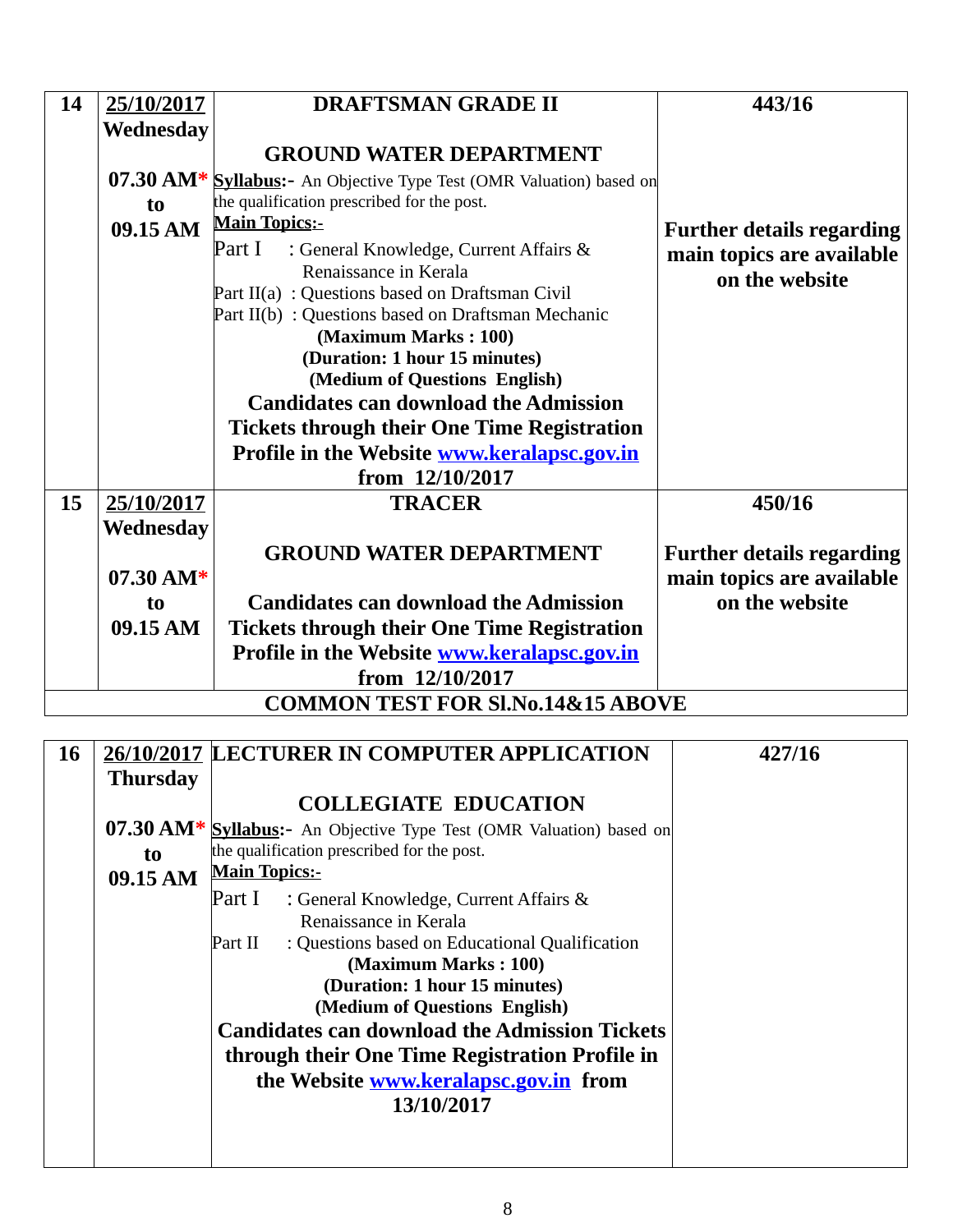| 17 | 28/10/2017          | <b>LAST GRADE SERVANTS</b>                                        | 113/17   |
|----|---------------------|-------------------------------------------------------------------|----------|
|    | <b>Saturday</b>     |                                                                   |          |
|    |                     | <b>VARIOUS GOVERNMENT OWNED</b>                                   |          |
|    | 01.30 PM $*$        | <b>COMPANIES/ CORPORATIONS/BOARDS</b>                             |          |
|    | to                  | <b>Syllabus:</b> An Objective Type Test (OMR Valuation) based     |          |
|    | 03.15 PM            | on the qualification prescribed for the post.                     |          |
|    |                     |                                                                   |          |
|    |                     | <b>OMR EXAMINATION FOR THOSE CANDIDATES</b>                       |          |
|    |                     | WHO HAVE OPTED KOLLAM, ALAPPUZHA,                                 |          |
|    |                     | IDUKKI, THRISSUR, MALAPPURAM, WAYAND,                             |          |
|    |                     | KANNUR, KASARAGOD DISTRICTS AS EXAM<br><b>CENTRES</b>             |          |
|    |                     | <b>Main Topics:-</b>                                              |          |
|    |                     | Part I: General Knowledge, Current Affairs &                      |          |
|    |                     | Renaissance in Kerala                                             |          |
|    |                     | <b>Part II: General Science</b>                                   |          |
|    |                     | Part III : Mental Ability & Simple Arithmetic                     |          |
|    |                     | (Maximum Marks: 100)                                              |          |
|    |                     | (Duration: 1 hour 15 minutes)                                     |          |
|    |                     | (Medium of Questions - Malayalam/Tamil/Kannada)                   |          |
|    |                     |                                                                   |          |
|    |                     | <b>Candidates can download the Admission Tickets</b>              |          |
|    |                     | through their One Time Registration Profile in                    |          |
|    |                     | the Website www.keralapsc.gov.in from                             |          |
|    |                     | 13/10/2017                                                        |          |
| 18 | 30/10/2017          | <b>DRAFTSMAN GRADE II</b>                                         | 047/2016 |
|    | <b>Monday</b>       | (MECHANICAL)                                                      |          |
|    |                     |                                                                   |          |
|    | $07.30 \text{ AM*}$ | <b>PORT DEPARTMENT</b>                                            |          |
|    | t <sub>0</sub>      | <b>Syllabus:-</b> An Objective Type Test (OMR Valuation) based on |          |
|    | 09.15 AM            | the qualification prescribed for the post.                        |          |
|    |                     | <b>Main Topics:-</b>                                              |          |
|    |                     | Part I<br>: General Knowledge, Current Affairs &                  |          |
|    |                     | Renaissance in Kerala                                             |          |
|    |                     | : Questions based on Educational Qualification<br>Part II         |          |
|    |                     |                                                                   |          |
|    |                     | (Maximum Marks: 100)<br>(Duration: 1 hour 15 minutes)             |          |
|    |                     |                                                                   |          |
|    |                     | (Medium of Questions - English))                                  |          |
|    |                     |                                                                   |          |
|    |                     | <b>Candidates can download the Admission Tickets</b>              |          |
|    |                     | through their One Time Registration Profile in                    |          |
|    |                     | the Website www.keralapsc.gov.in from                             |          |
|    |                     | 17/10/2017                                                        |          |